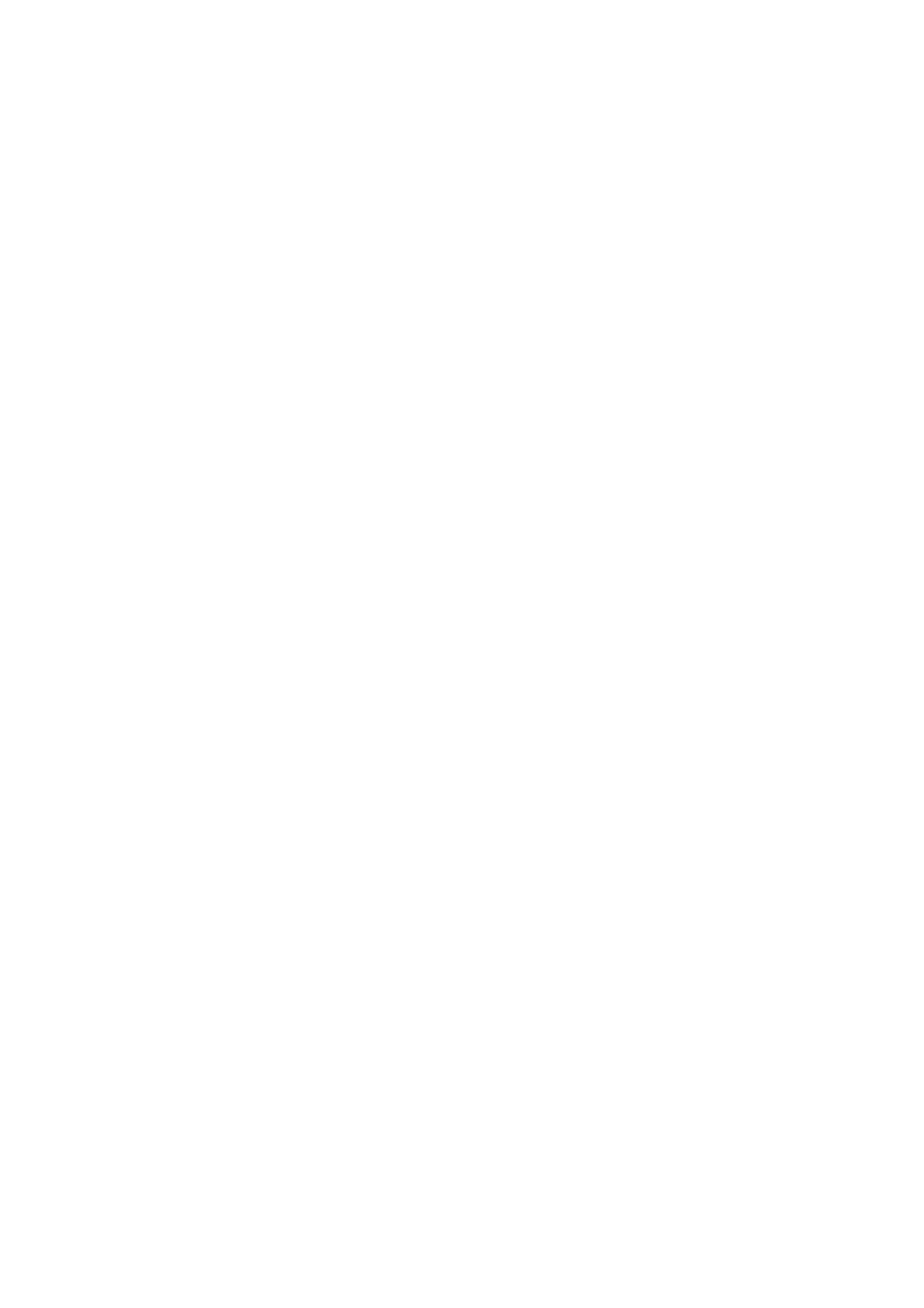

# Content

| Absorption coefficient at 10.6 µm 5<br>Refractive index: Thermal coefficient 8<br>Optical specifications of Diamond Materials  11<br>Surface finish, optical coatings and mounting 12<br>Thermal specifications of Diamond Materials  17<br>Mechanical specifications of Diamond Materials 19<br><b>Examples of CVD diamond applications 20</b><br>Bowing of a circular disk under pressure 23 |
|------------------------------------------------------------------------------------------------------------------------------------------------------------------------------------------------------------------------------------------------------------------------------------------------------------------------------------------------------------------------------------------------|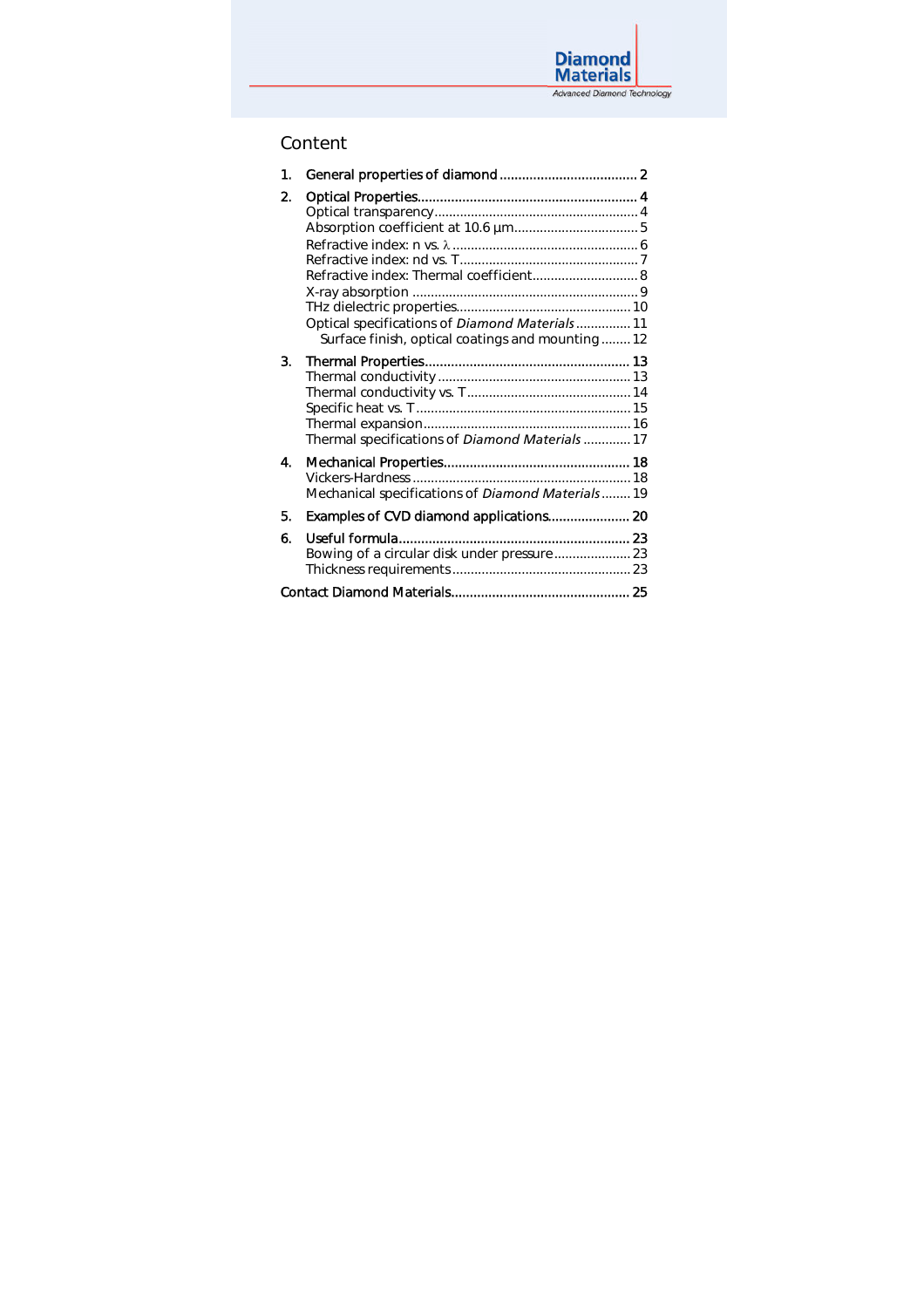

#### Page 1

Advanced Diamond Technology



CVD Diamond wafers prepared by Microwave Plasma CVD: boron doped disk (blue), optical grade diamond, mechanical grade, unpolished disk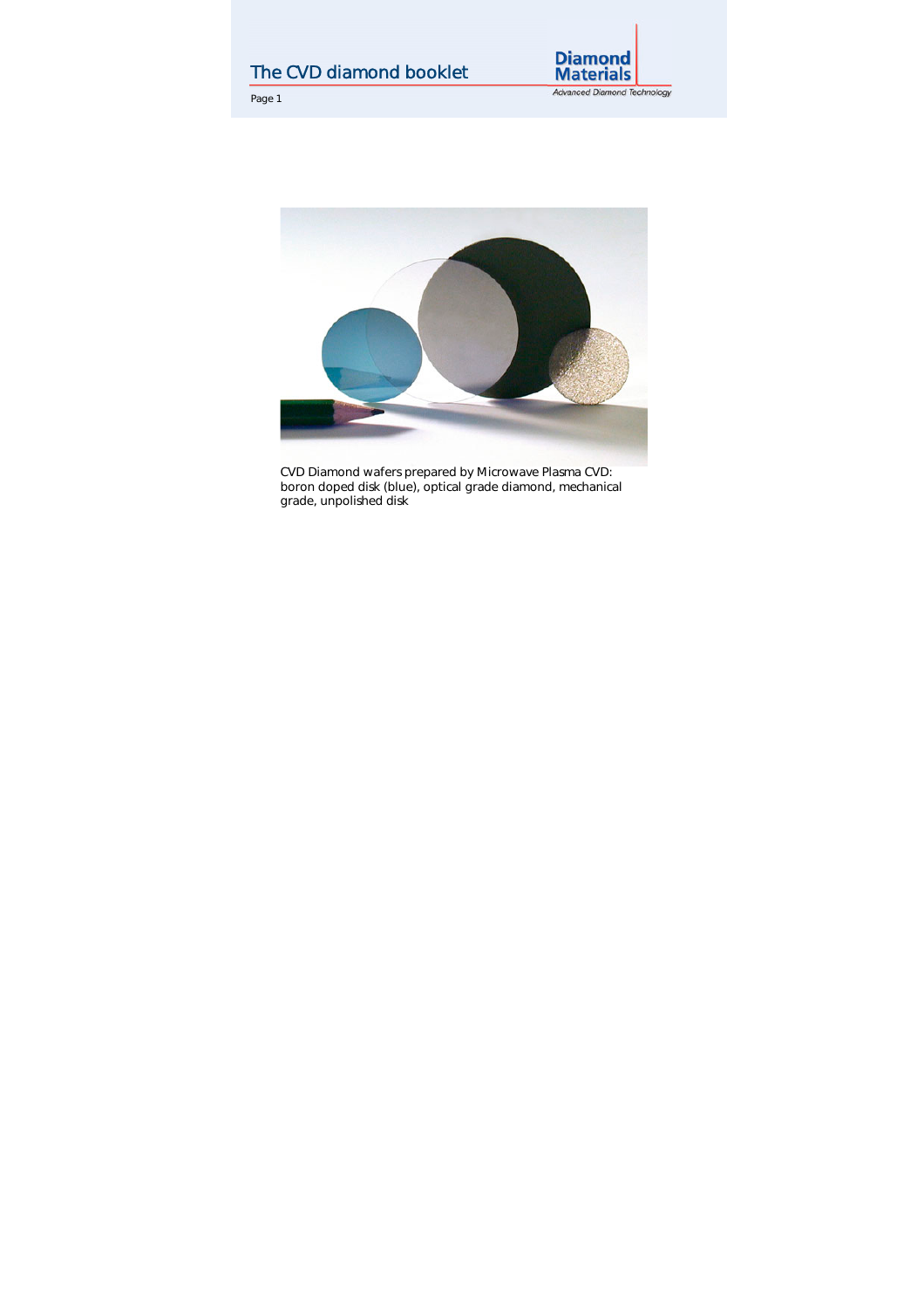

#### Page 2

# 1. General properties of diamond

The most important properties of CVD diamond are the

- unsurpassed hardness
- extremely high thermal conductivity (>1800 W/mK, five times that of copper)
- broad band optical transparency
- extremely chemically inert: Not affected by any acid or other chemicals
- Graphitization only at very high temperatures (T > 700°C in an oxygen containing and 1500°C in an inert atmosphere)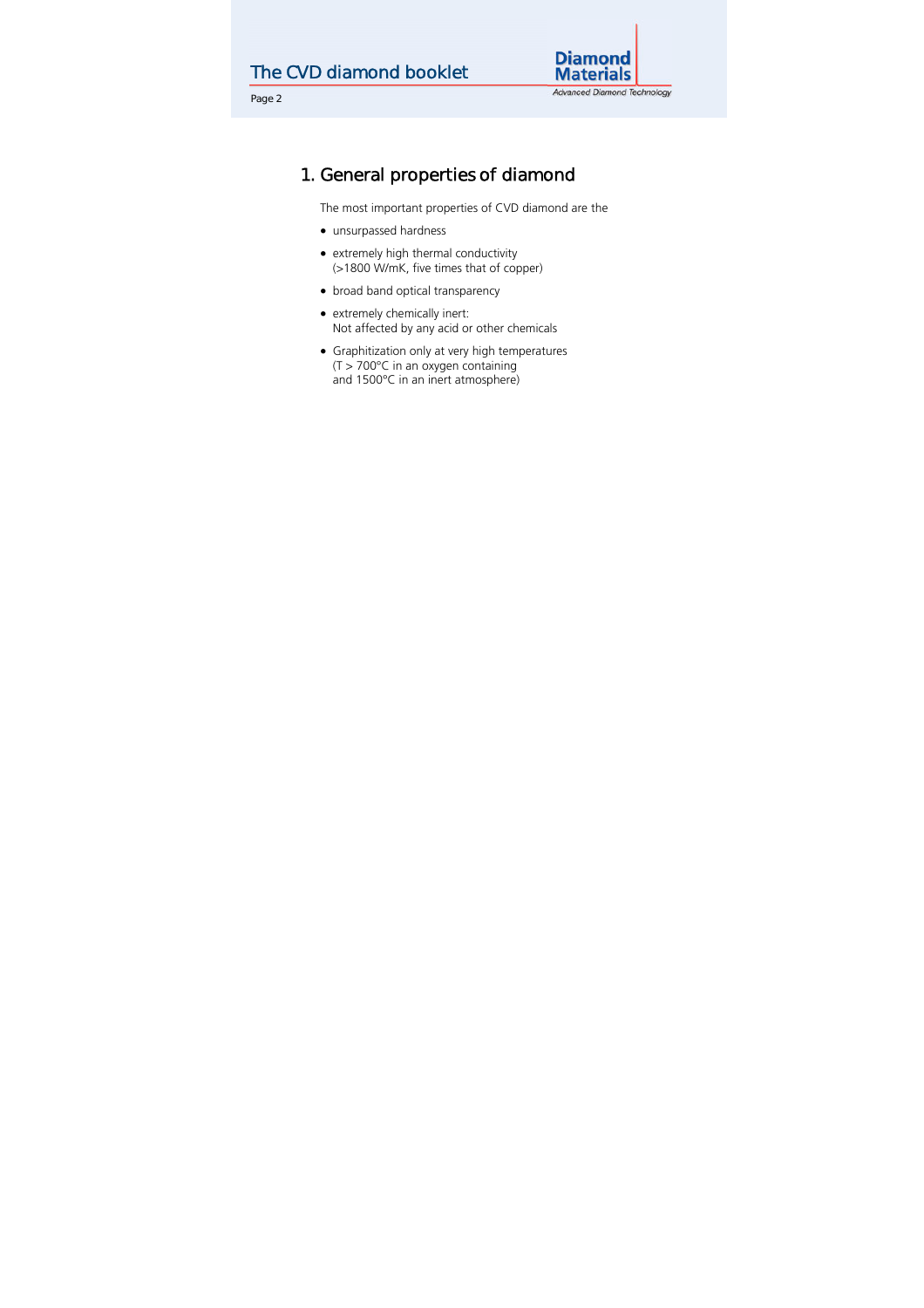

#### Page 3

Advanced Diamond Technology

| <b>Property</b>                      | <b>Value</b>                            |
|--------------------------------------|-----------------------------------------|
| <b>Vickers hardness*</b>             | 10,000 kg/mm <sup>2</sup>               |
| Young's modulus*                     | <b>1050 GPa</b>                         |
| <b>Poisson's ratio</b>               | 0.1                                     |
| <b>Density</b>                       | $3.515$ g/cm <sup>3</sup>               |
| <b>Atom density*</b>                 | $1.77 \times 10^{23}$ 1/cm <sup>3</sup> |
| <b>Thermal expansion coefficient</b> | $1.0 \times 10^{4}$ /K @300K            |
| Sound velocity*                      | 17,500 m/s                              |
| <b>Friction coefficient</b>          | 0.1                                     |
| Specific heat @ 20°C                 | $0.502$ J/gK                            |
| Debye temperature*                   | 1860+10K                                |
| <b>Bandgap</b>                       | 5.45 eV                                 |
| <b>Resistivity</b>                   | $10^{13}$ - $10^{16}$ Ocm               |

\*highest value of all solid materials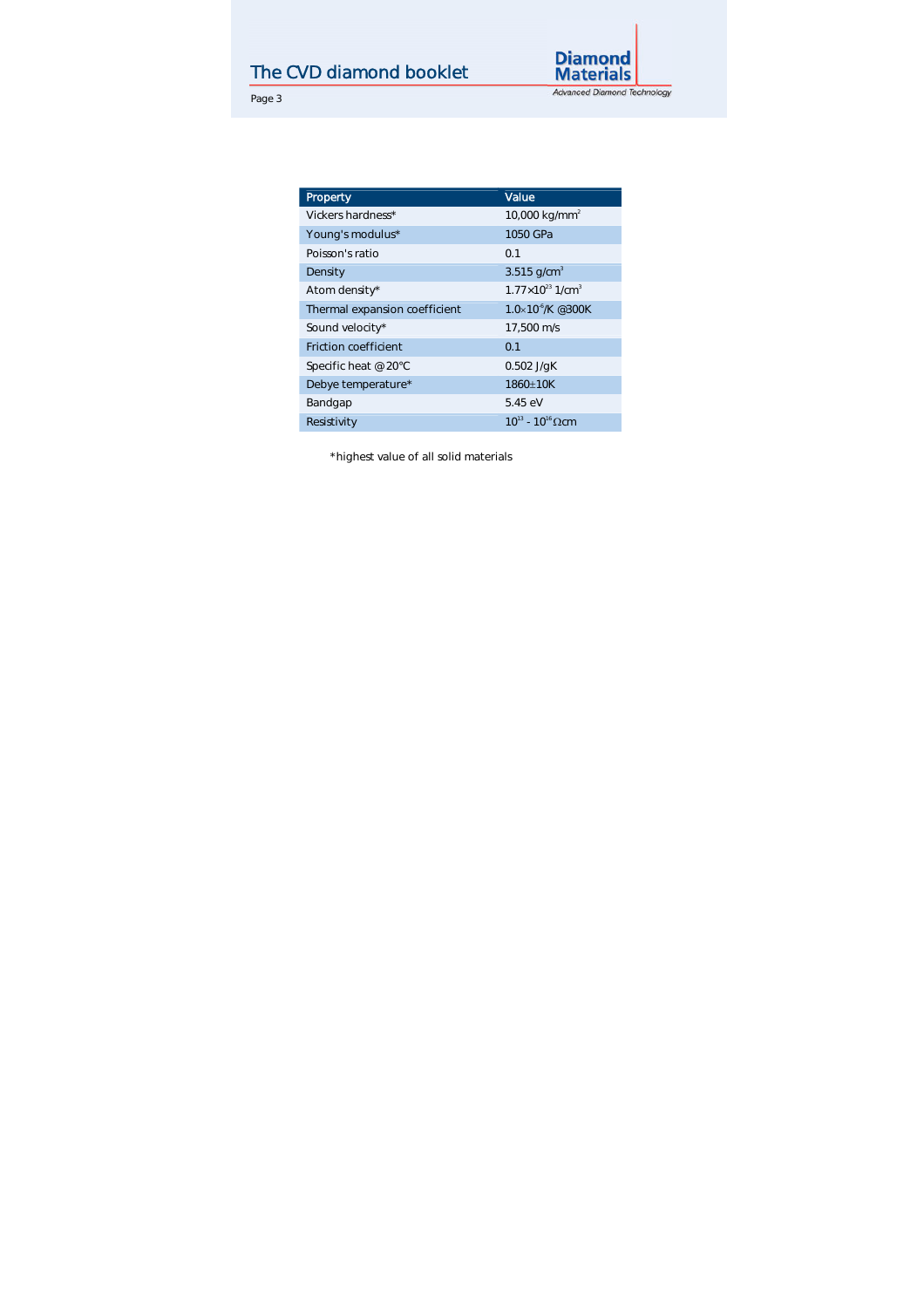



## 2. Optical Properties

### Optical transparency



#### Optical transparency of CVD diamond In the UV, Visible, IR and far IR

The spectrum has not been corrected for reflection losses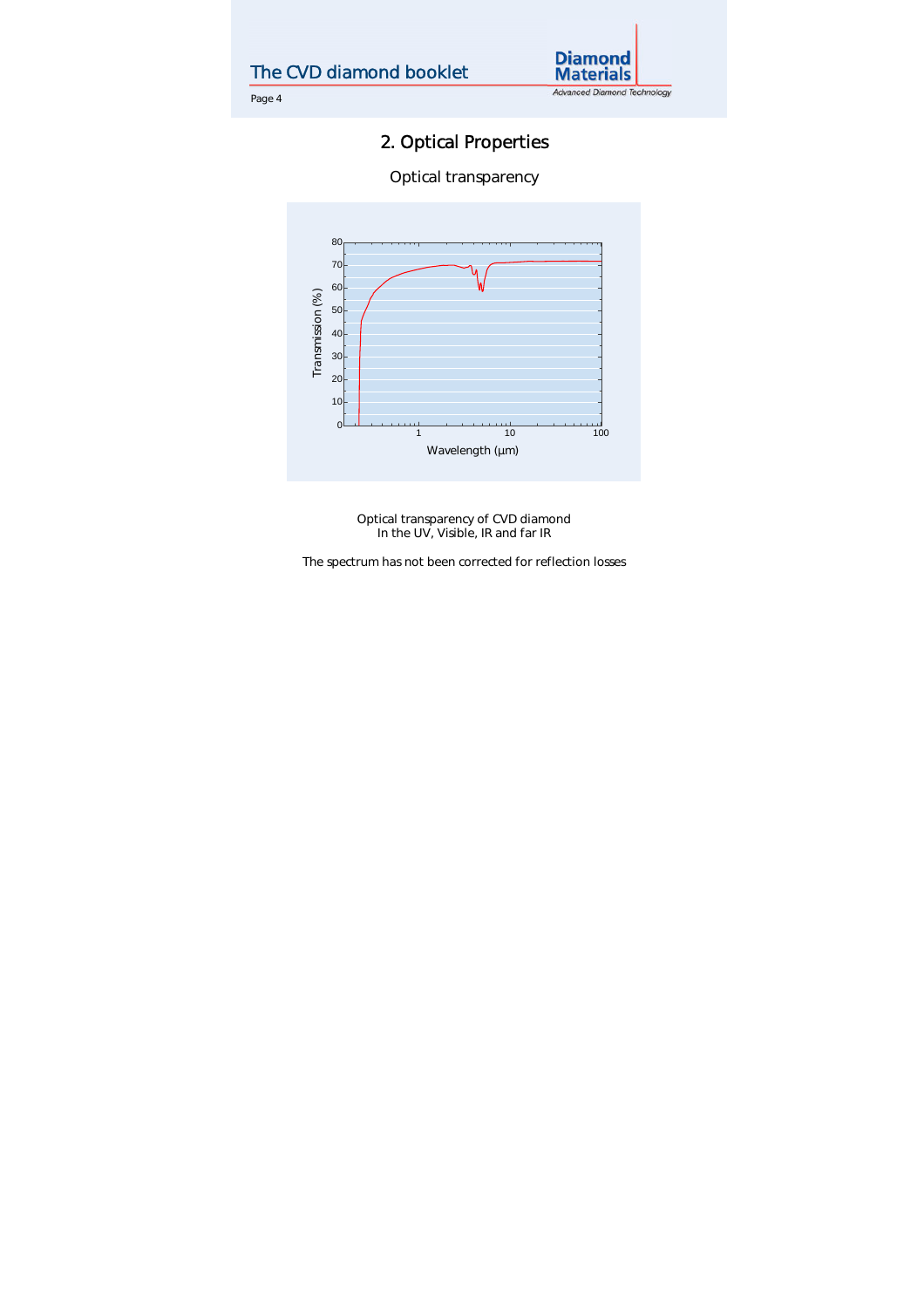



### Absorption coefficient at 10.6 µm



#### Absorption coefficient of CVD diamond as measured by laser calorimetry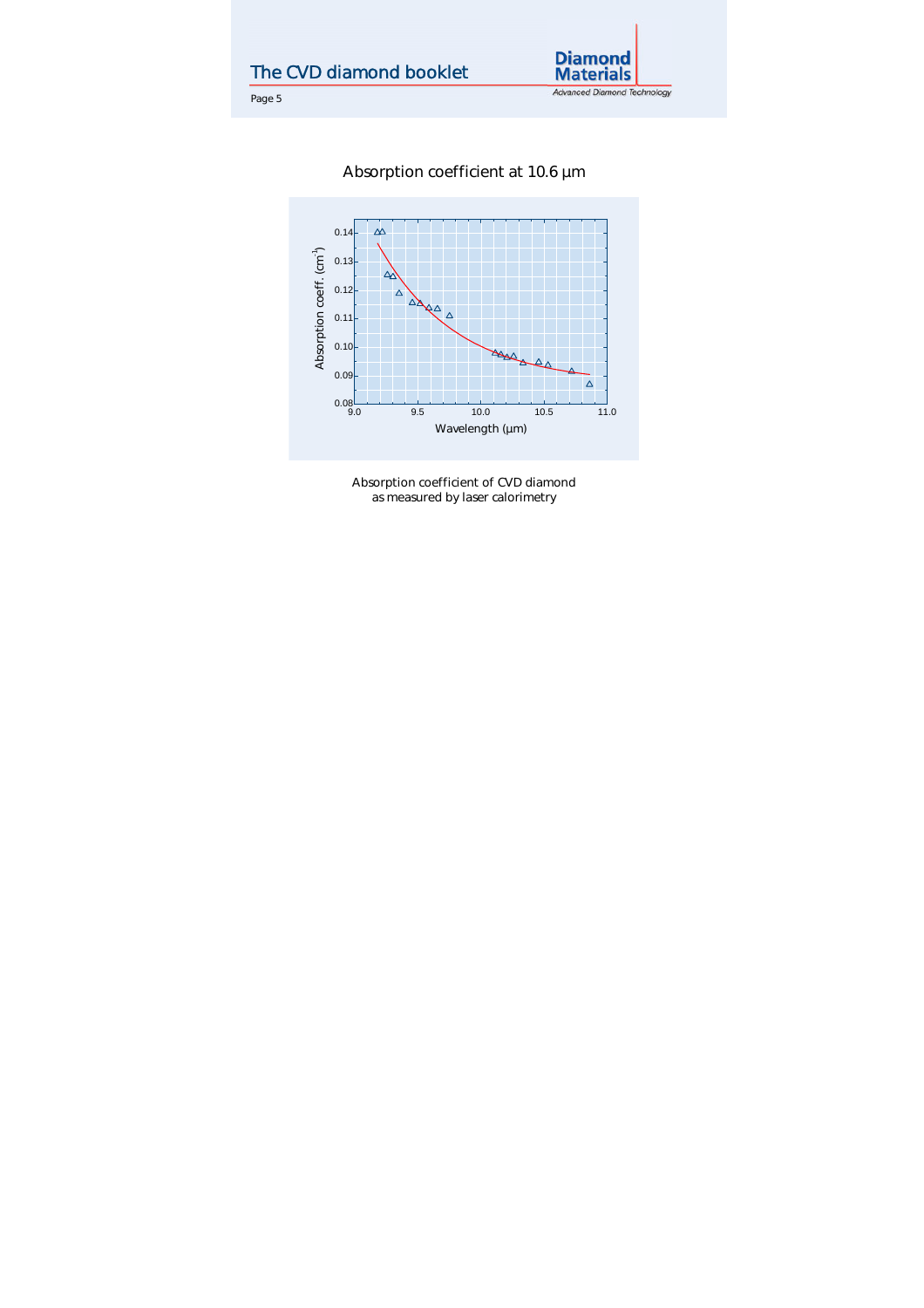



### Refractive index: n vs. λ



The spectral variation of n is described by the Sellmeier equation: $1$ 

$$
n = \sqrt{\frac{0.3306x^2}{x^2 - 175^2 nm^2} + \frac{4.3356x^2}{x^2 - 106^2 nm^2} + 1}
$$

where *x* is the wavelength in nm

-

<sup>1</sup> F. Peter, Z Phys **15**, 358 (1923)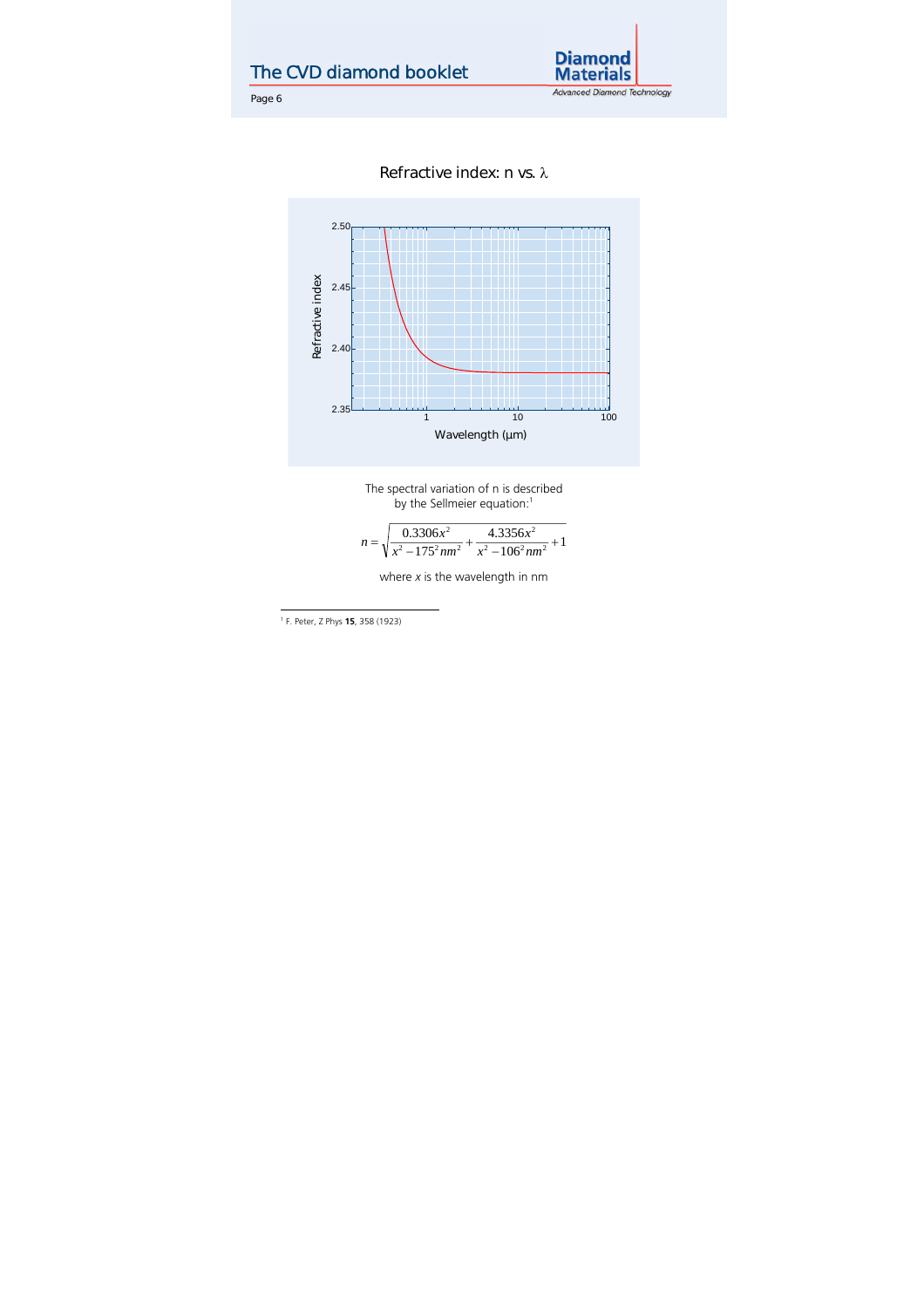



-



### Refractive index: nd vs. T

Variation of *nd* with temperature  $-$  Patterson et al.<sup>2</sup> our data measured at 633 nm wavelength

<sup>2</sup> M.J. Patterson et al., Electrochem. Soc. Proc. **95-4**, 503 (1995)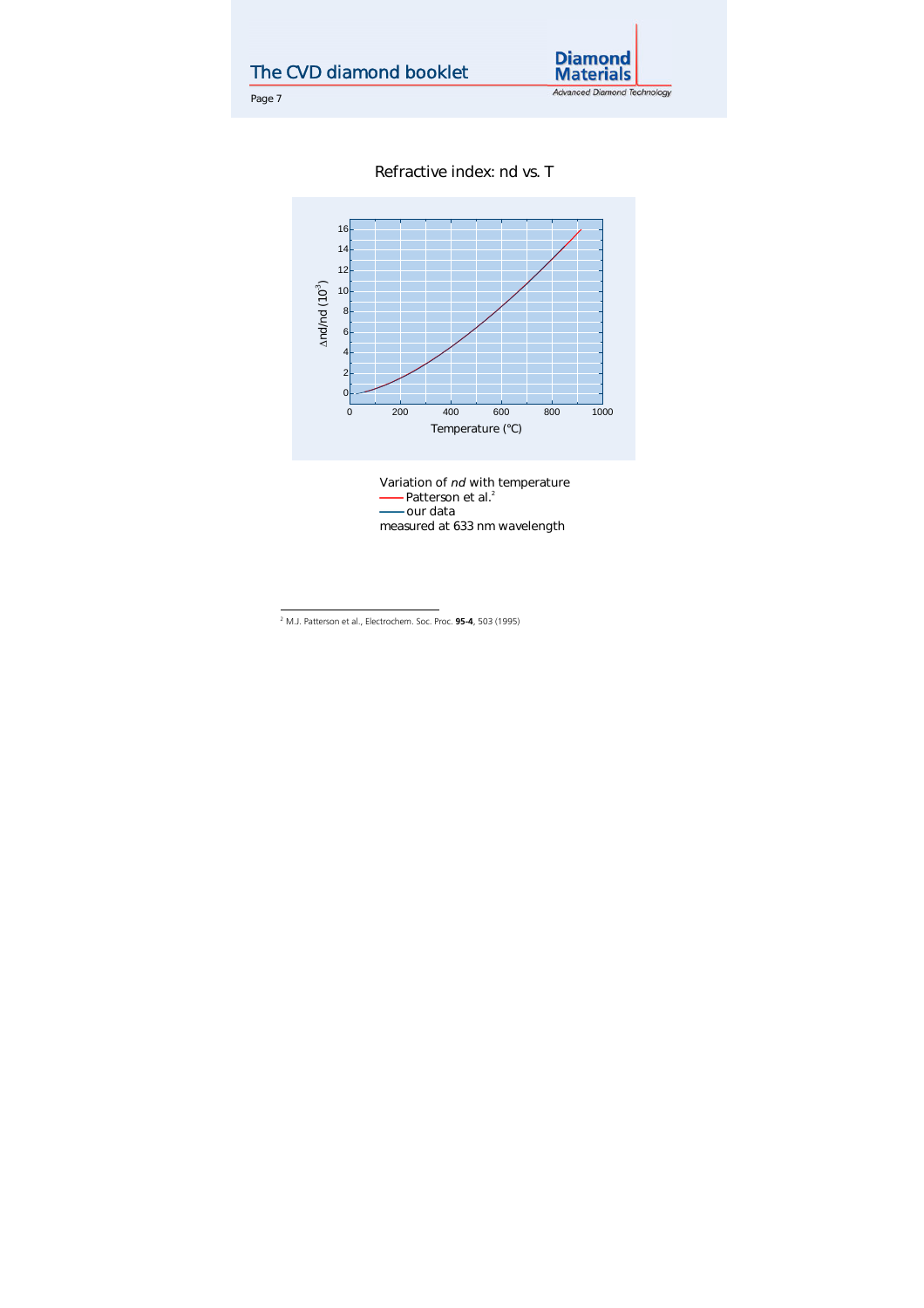



### Refractive index: Thermal coefficient



#### Thermal coefficient of the refractive index

- $\Delta$  Measured by laser refraction of a diamond prism
- $\bigcirc$  Measured with laser interferometry
- $\triangle$  Fontanella et al.<sup>3</sup>

-

<sup>3</sup> J. Fontanella et al., Appl. Opt. **16**, 2949 (1977)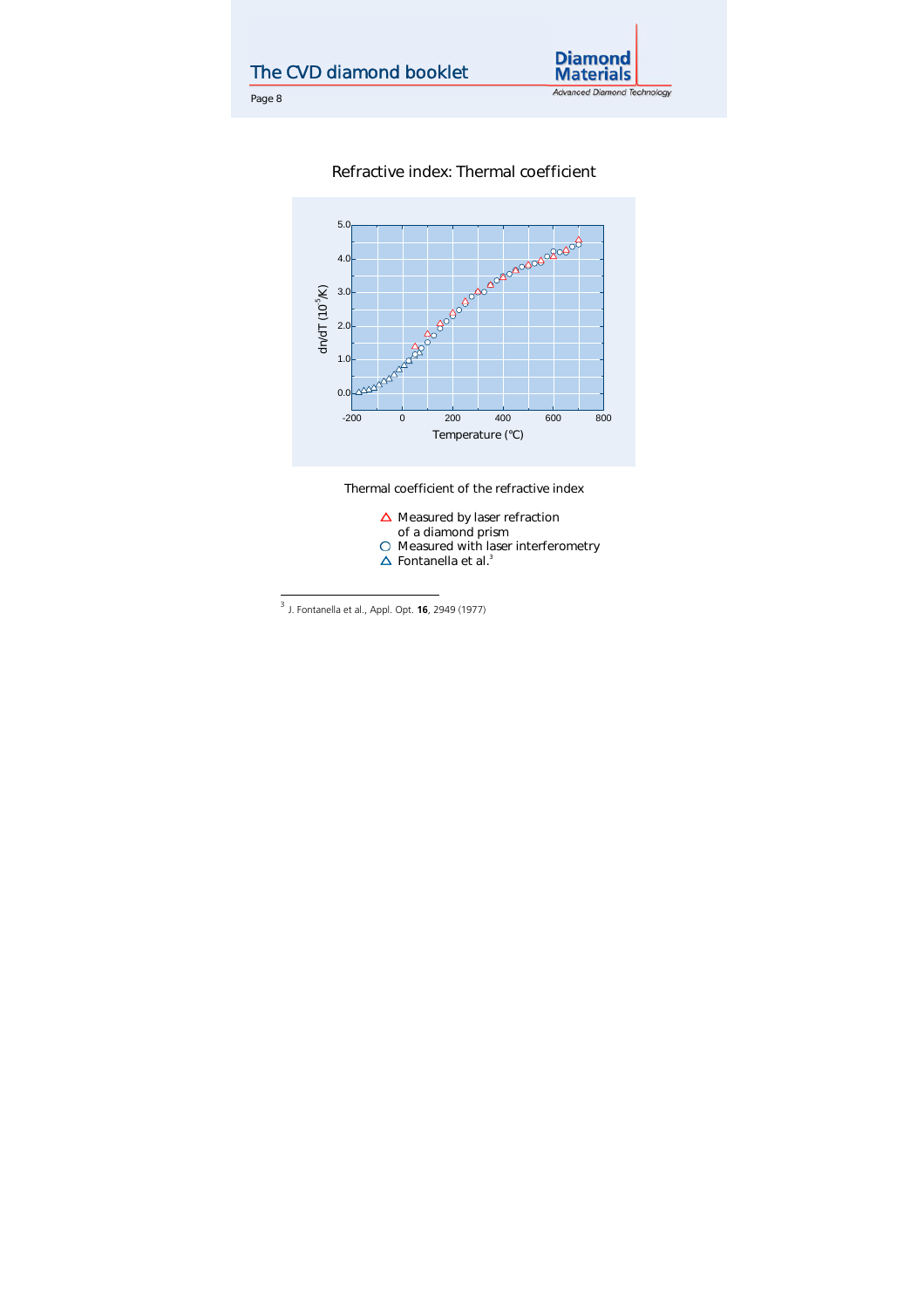



### X-ray absorption



X-ray absorption coefficient of various materials. Data from http://www.photcoef.com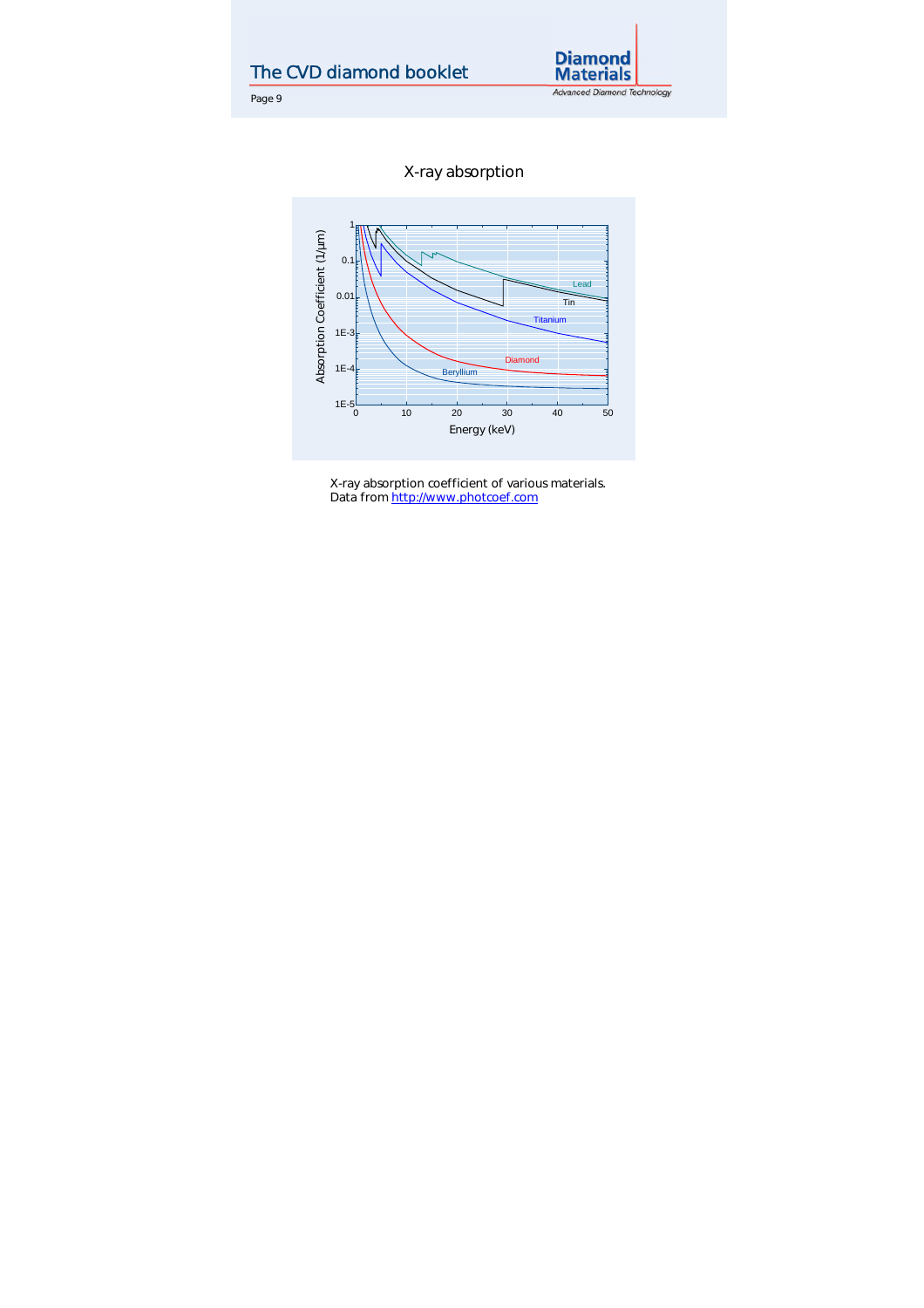



### THz dielectric properties



data from Peter Uhd Jepsen, University of Freiburg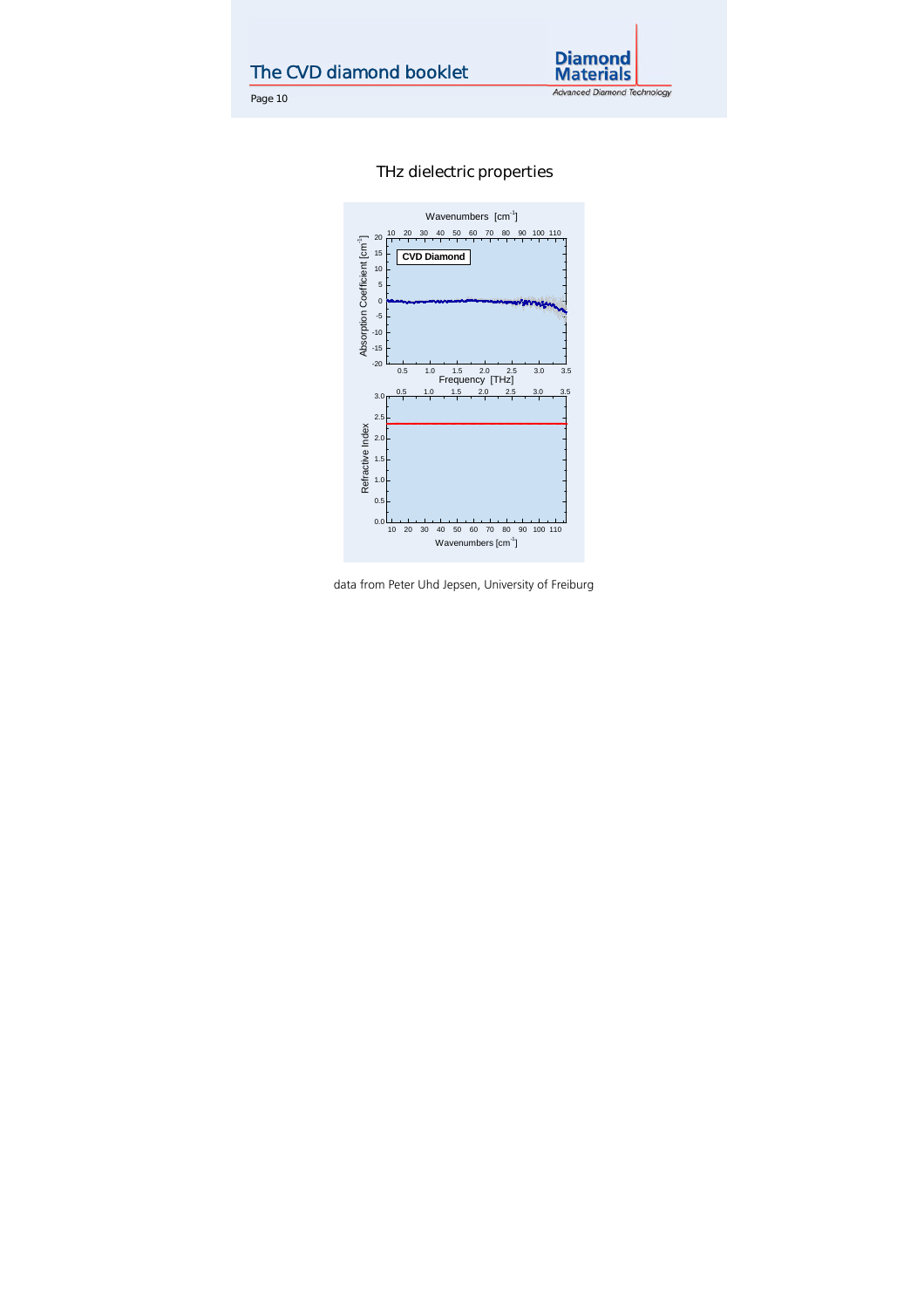

### Optical specifications of *Diamond Materials*

The core competences of *Diamond Materials* include the manufacturing of high purity CVD diamond disks with properties approaching those of perfect natural diamond crystals.

| <b>Property</b>                      | <b>Value</b>                        |
|--------------------------------------|-------------------------------------|
| <b>Transmission</b>                  | 225nm to far IR, > 70% @ 10µm       |
| <b>Refractive index</b>              | 2.38 @ 10µm, 2.41 @ 500nm           |
| <b>Absorption coefficient</b>        | $\leq$ 0.10 cm <sup>-1</sup> @ 10µm |
| <b>Bandgap</b>                       | 5.45 eV                             |
| Tensile strength (0.5mm thick)       |                                     |
| <b>Nucleation surface in tension</b> | <b>600 MPa</b>                      |
| <b>Growth surface in tension</b>     | <b>400 MPa</b>                      |
| Loss tangent (tan $\delta$ @140 GHz) | $< 2.0 \times 10^{-5}$              |
| Dielectric constant                  | 5.7                                 |

Properties of optical grade CVD-diamond by Diamond Materials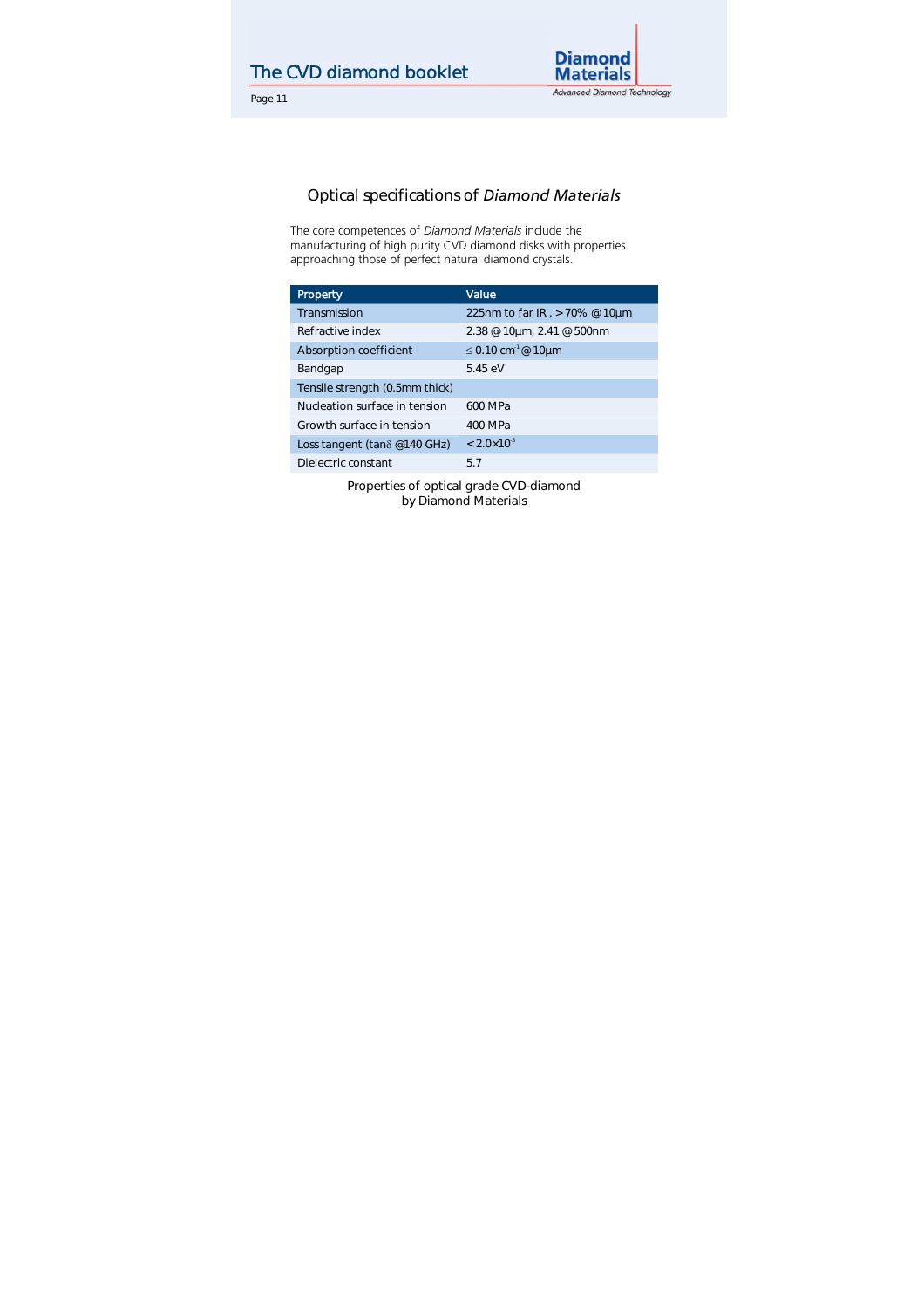

### Surface finish, optical coatings and mounting

| <b>Property</b>                                                                                                | <b>Value</b>                       |
|----------------------------------------------------------------------------------------------------------------|------------------------------------|
| <b>Dimensions</b>                                                                                              |                                    |
| <b>Thickness</b>                                                                                               | 10 - 2000 µm                       |
| <b>Diameter</b>                                                                                                | up to 100 mm                       |
| <b>Surface finish</b>                                                                                          |                                    |
| <b>Shape</b>                                                                                                   | flat, spherical (convex & concave) |
| <b>Roughness</b>                                                                                               | $< 5$ nm <sup>*</sup>              |
| <b>Flatness</b>                                                                                                | 1 fringe/cm*                       |
| Wedge                                                                                                          | $0 - 10*$                          |
| <b>Antireflection Coatings (visible and infrared)</b>                                                          |                                    |
| Spec. Transmission at 10.6 µm                                                                                  | >98.6%                             |
| <b>Wavefront distortion</b>                                                                                    |                                    |
| < 4 fringes at 633 nm over 30 mm*                                                                              |                                    |
| <b>Mounting</b>                                                                                                |                                    |
| Diamond windows mounted e.g. in UHV flanges<br>(bakeable at 250°C, vacuum tight < 10 <sup>-10</sup> mbar I/s)* |                                    |

\*specifications available upon request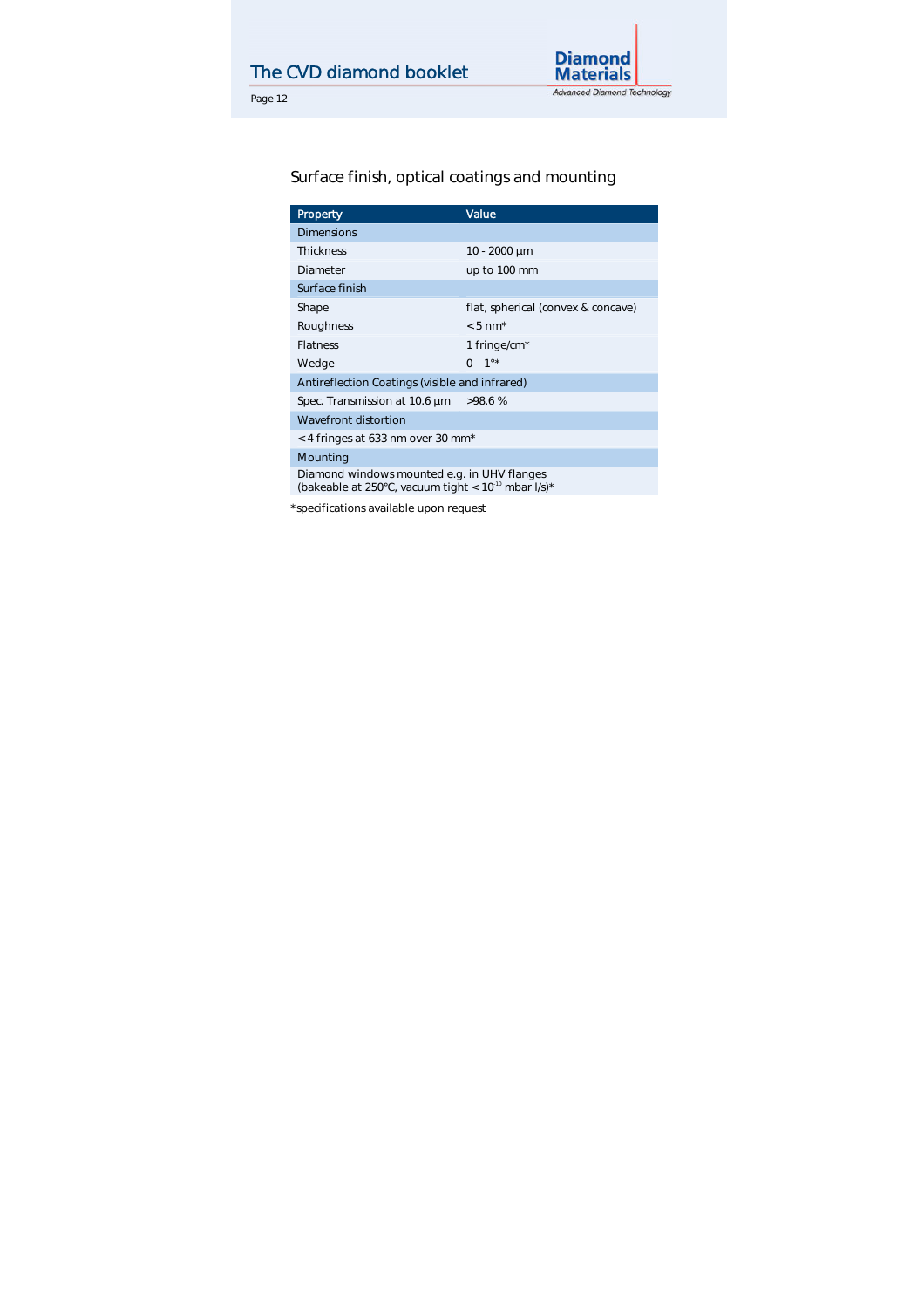



# 3. Thermal Properties

### Thermal conductivity



The thermal conductivity of diamond in comparison to other materials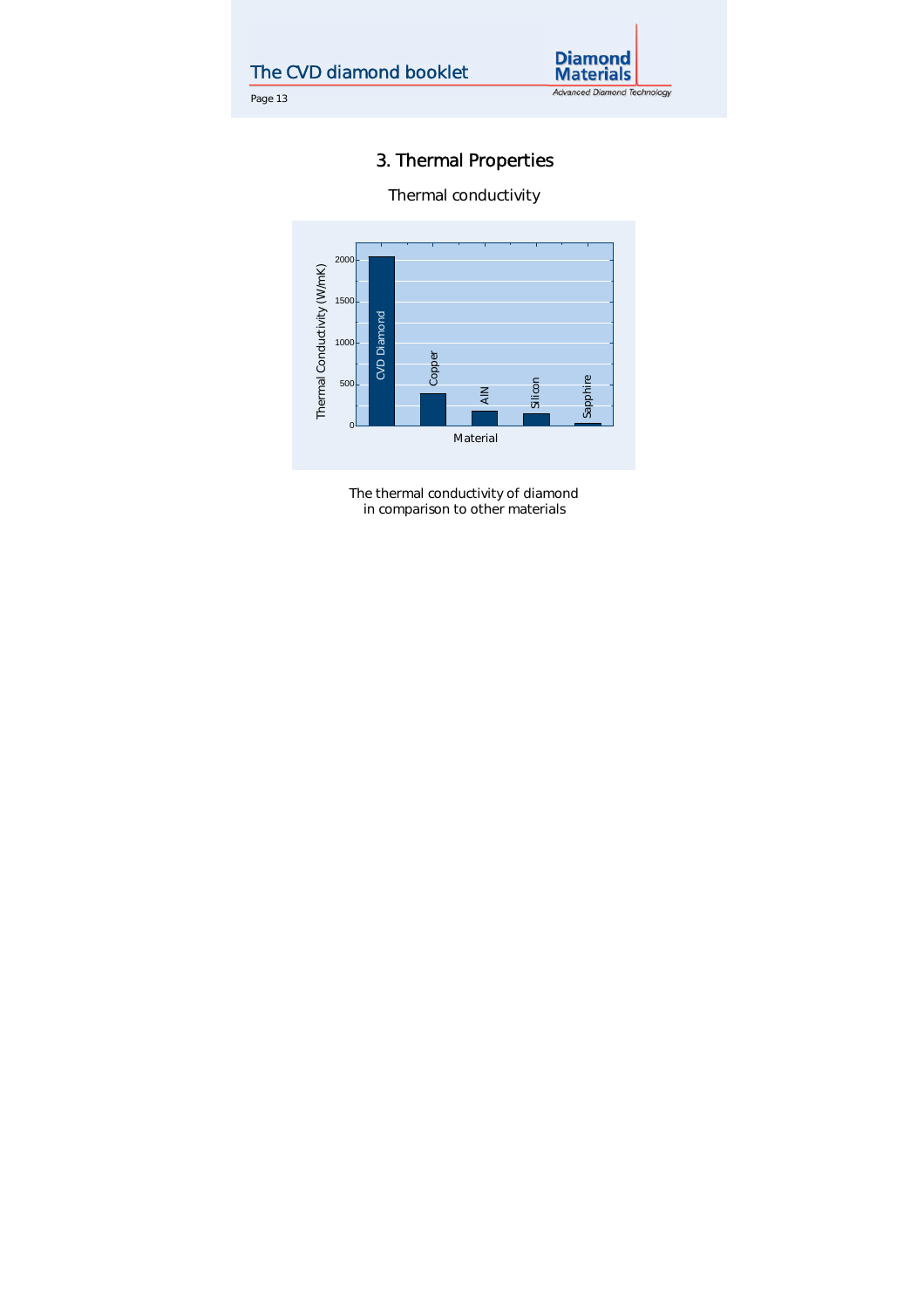



### 5500 5000 Thermal Conductivity (W/mK) Thermal Conductivity (W/mK) 4500 4000 3500 3000 2500 2000 A 1500 1000 500  $\Omega$ -200 -100 0 100 200 300 Temperature (°C)

### Thermal conductivity vs. T

Thermal conductivity of CVD diamond vs. temperature

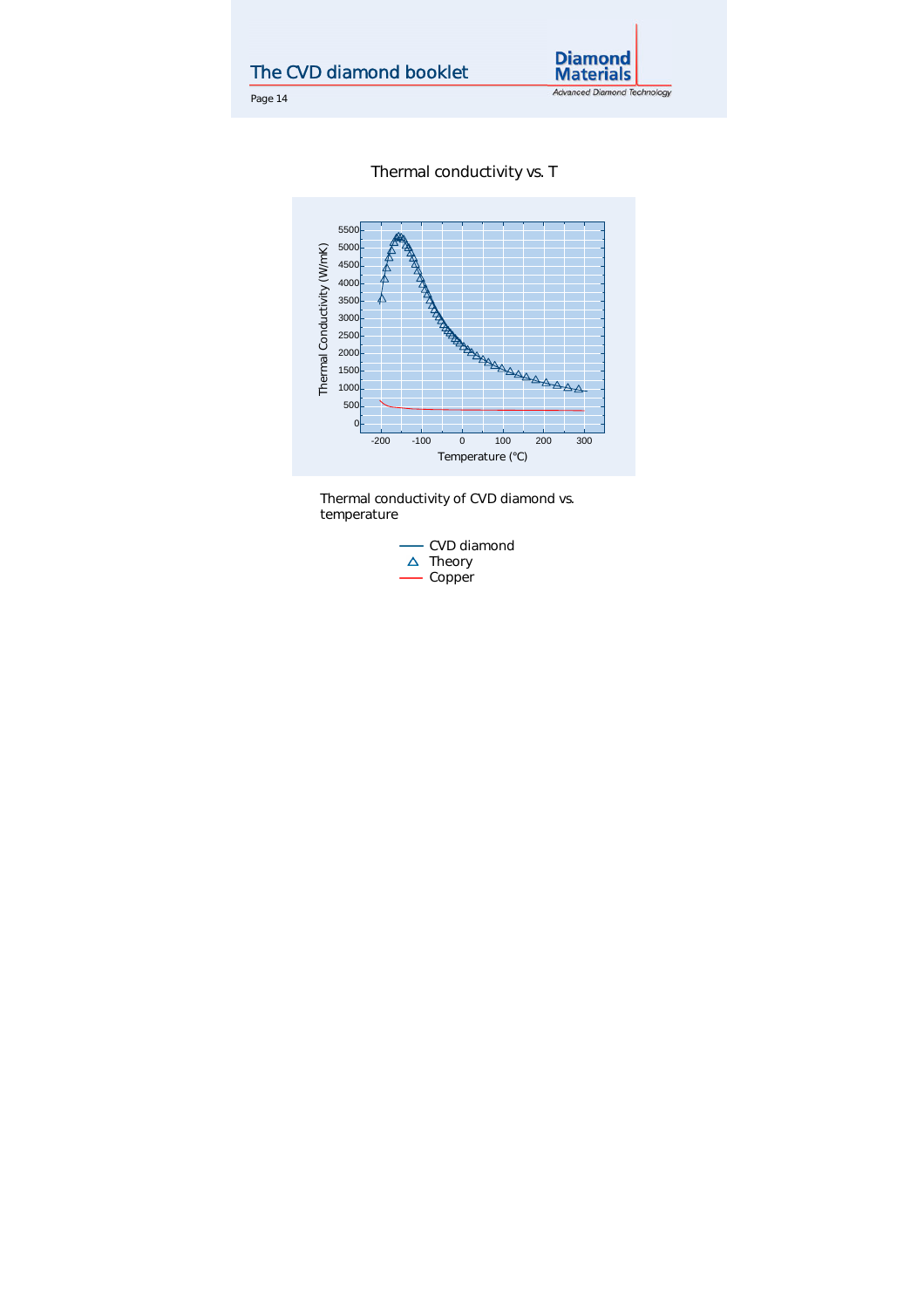



# 1 Specific heat (Id/KgK) Specific heat (kJ/KgK) 0.1 0.01 1E-3 1E-4 1E-5<br>50 100 150 200 250 300 350 400 450 500 Temperature (K)

### Specific heat vs. T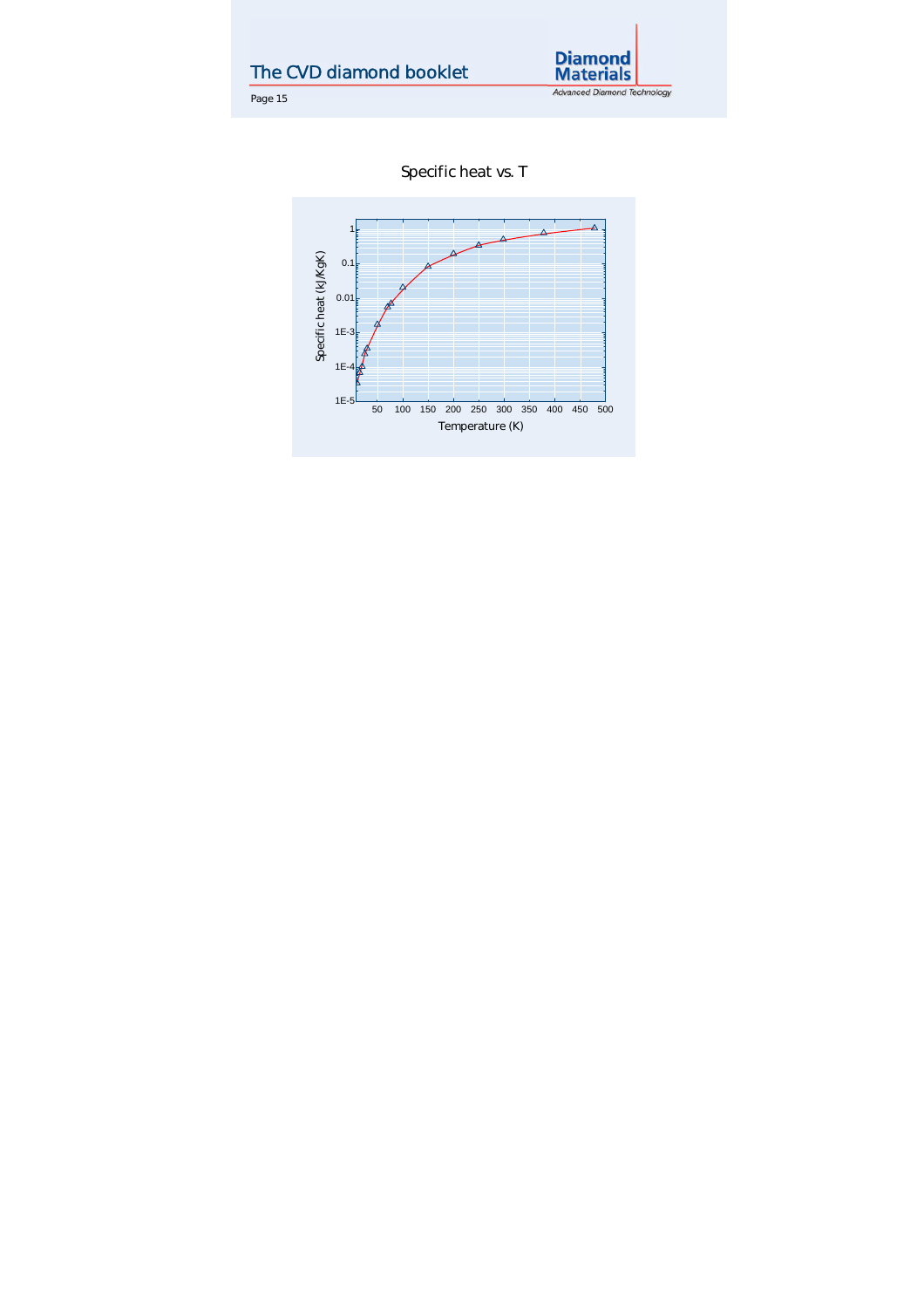



<u>.</u>

### Thermal expansion



#### Thermal expansion vs. temperature

O High quality CVD diamond  $\triangle$  Medium quality CVD diamond  $\times$  Values recommended by Slack<sup>4</sup>

<sup>4</sup> G.A. Slack and S.F. Bartram, J. Appl. Phys. **46**, 89 (1975)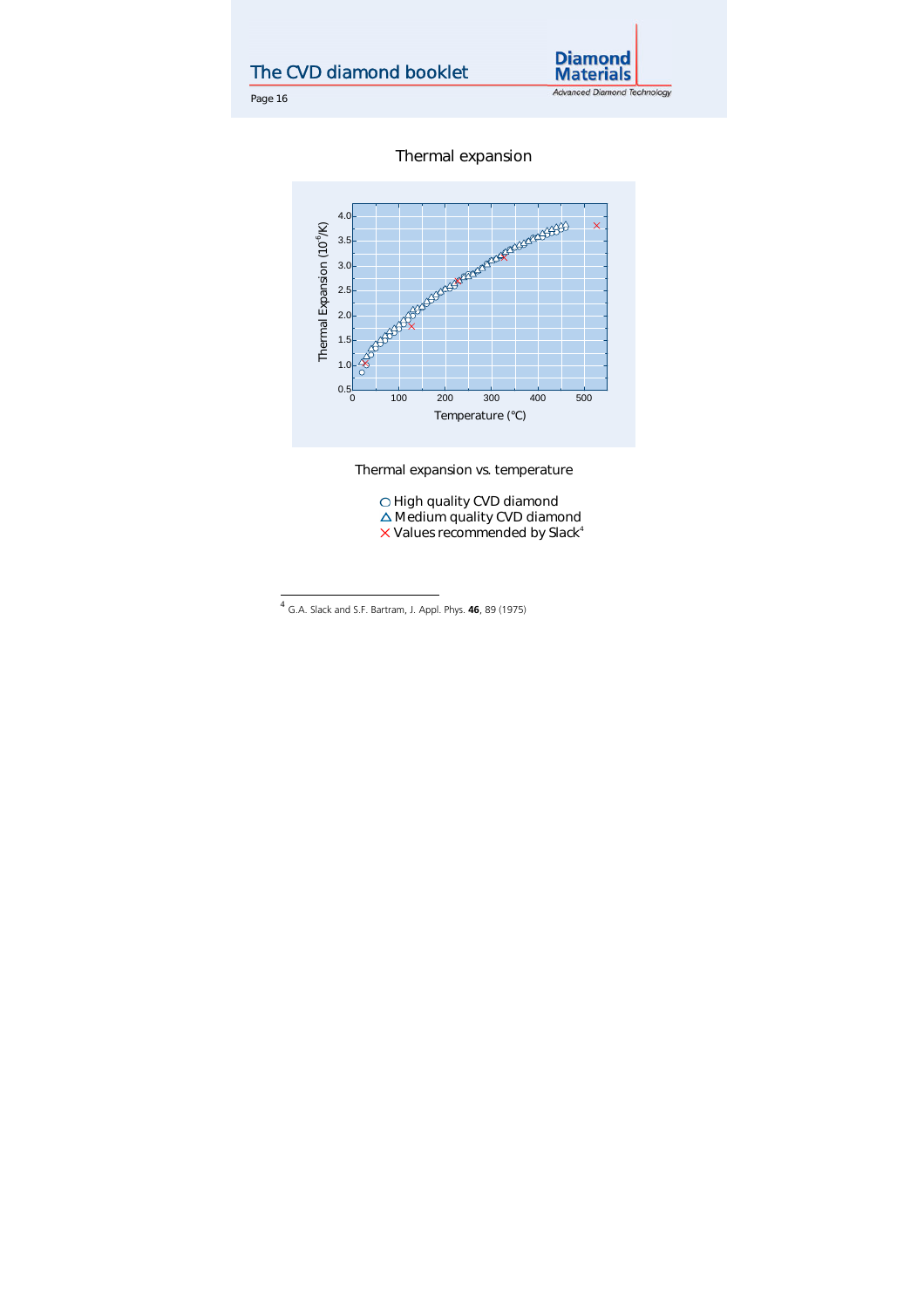

### Thermal specifications of *Diamond Materials*

Optimized CVD-diamond as provided by *Diamond Materials* reaches a thermal conductivity of up to 2000 W/mK e.g. it exceeds that of copper by a factor of five. In contrast to metals, where heat is conducted by electrons, lattice vibrations are responsible for the high thermal conductivity of diamond.

| <b>Property</b>                      | <b>Value</b>                                 |
|--------------------------------------|----------------------------------------------|
| <b>Thermal conductivity</b>          |                                              |
| @300 K                               | > 1200 W/mK*<br>> 1500 W/mK*<br>> 1800 W/mK* |
| <b>Thermal expansion coefficient</b> |                                              |
| @300 K                               | 1.0 +/- 0.1 $\times$ 10 <sup>-6</sup> /K     |
| @700K                                | 4.4 +/- 0.1 $\times$ 10 <sup>-6</sup> /K     |
| Specific heat @ 20°C                 | $0.502$ J/qK                                 |
| Debye temperature                    | 1860+10K                                     |

\* various thermal grades are available upon request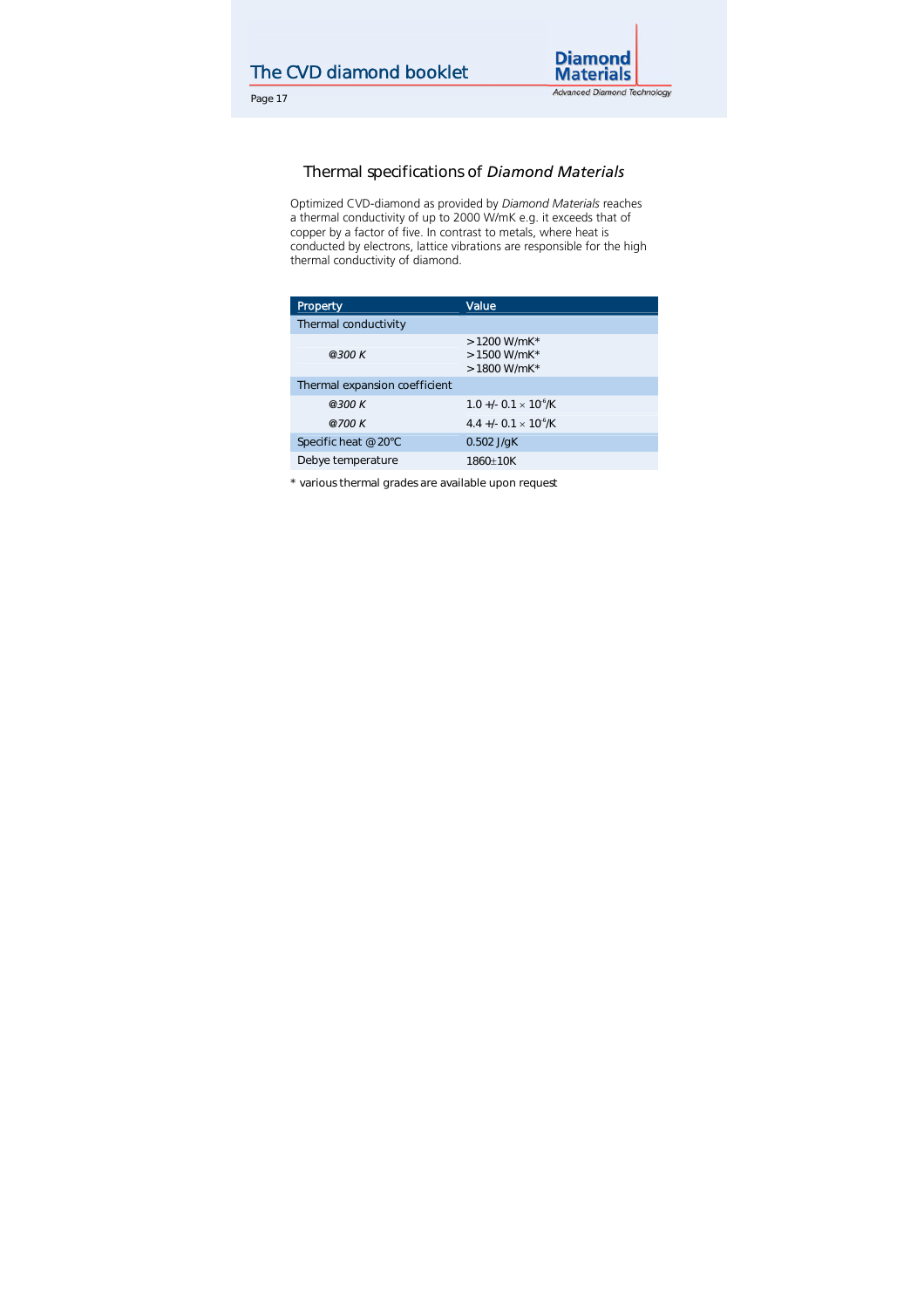



# 4. Mechanical Properties

### Vickers-Hardness

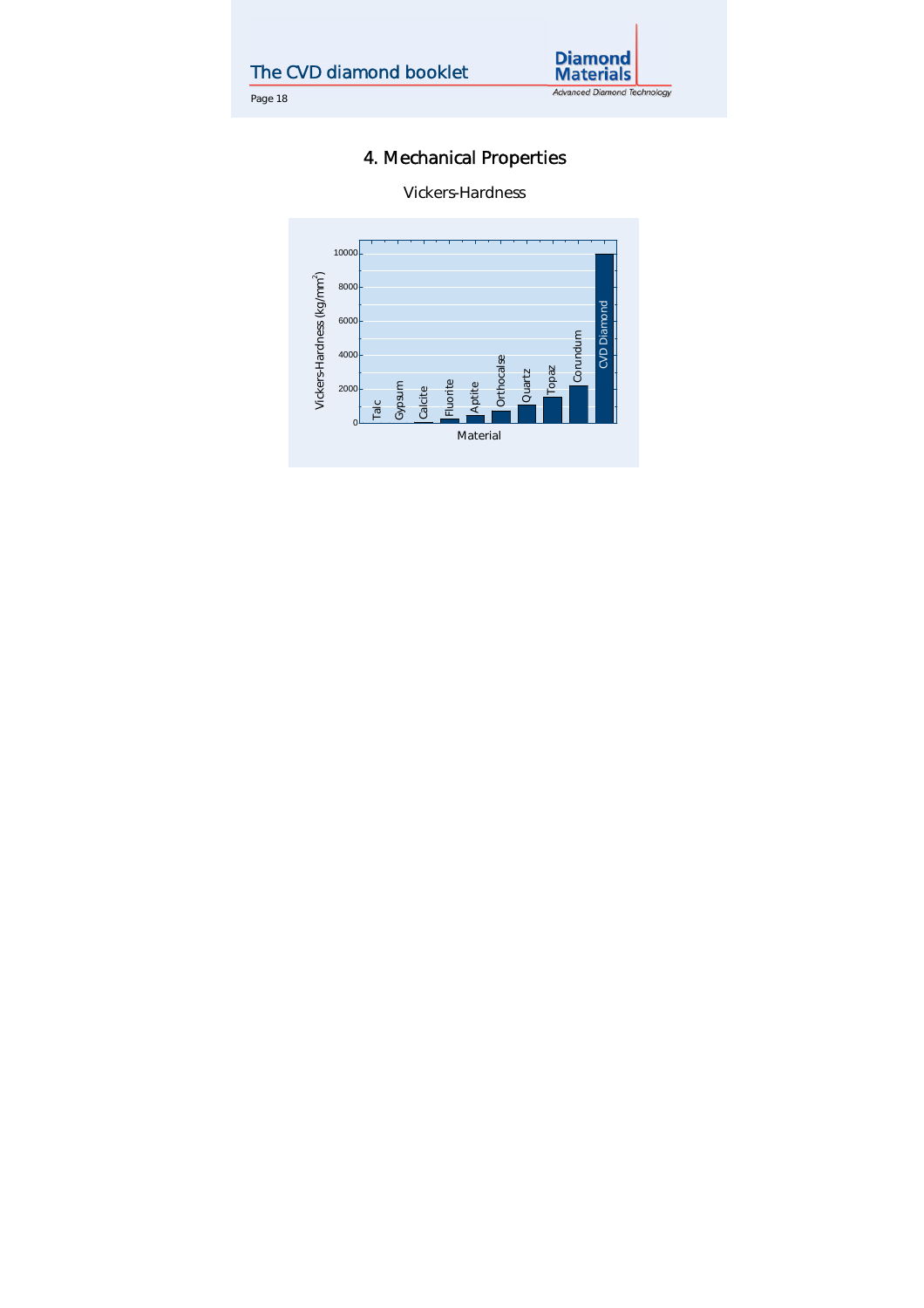

### Mechanical specifications of *Diamond Materials*

CVD diamond manufactured by Diamond Materials exhibits an exceptional wear resistance and a low coefficient of friction. Highly demanding applications such as cutting tools, surgical knives and wear resistant components have been demonstrated.

| <b>Property</b>                      | <b>Value</b>                           |
|--------------------------------------|----------------------------------------|
| <b>Vickers hardness</b>              | 10,000 kg/mm <sup>2</sup>              |
| <b>Young's modulus</b>               | <b>1050 GPa</b>                        |
| <b>Poisson's ratio</b>               | 0.1                                    |
| <b>Thermal expansion coefficient</b> | 1.0 $\times$ 10 <sup>.6</sup> /K @300K |
| Tensile strength (0.5mm thick)       |                                        |
| <b>Nucleation surface in tension</b> | <b>1100 MPa</b>                        |
| <b>Growth surface in tension</b>     | <b>500 MPa</b>                         |
| <b>Density</b>                       | $3.515$ g/cm <sup>3</sup>              |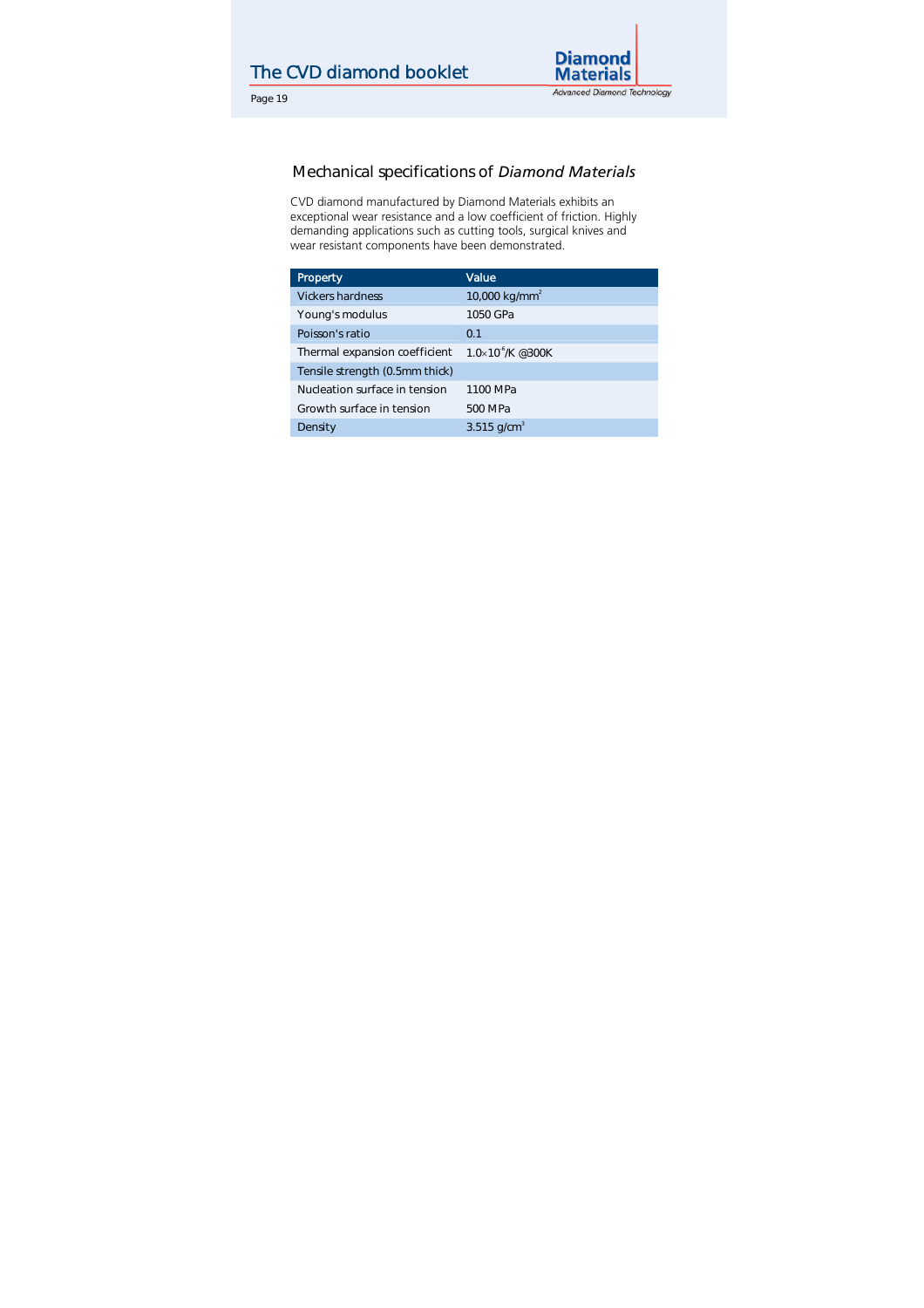



## 5. Examples of CVD diamond applications



CVD diamond window in UHV flange



Ultrasharp wear resistant diamond knive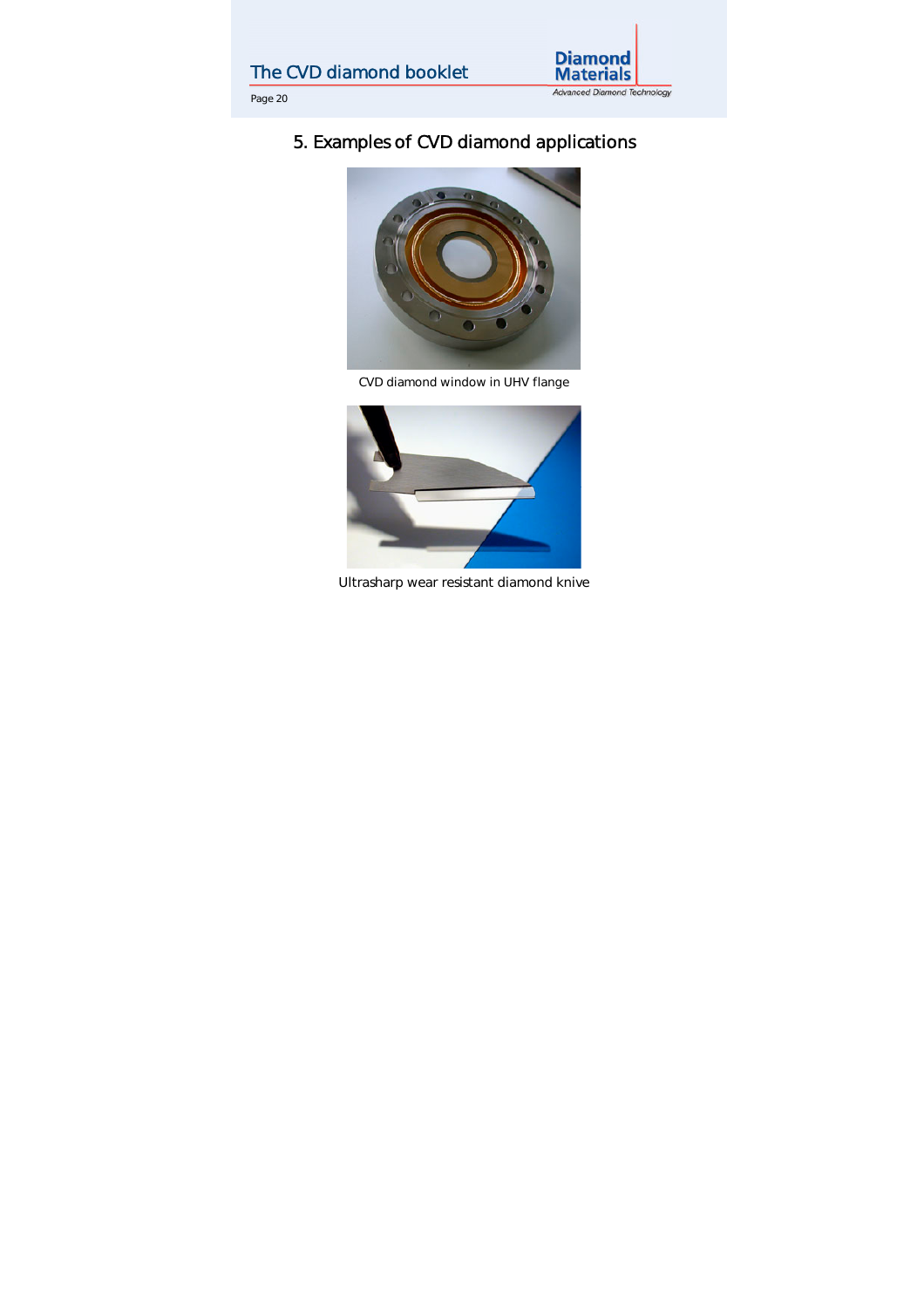

#### **Advanced Diamond Technology**

#### Page 21



Flexible CVD diamond heatspreaders



### CVD diamond laser windows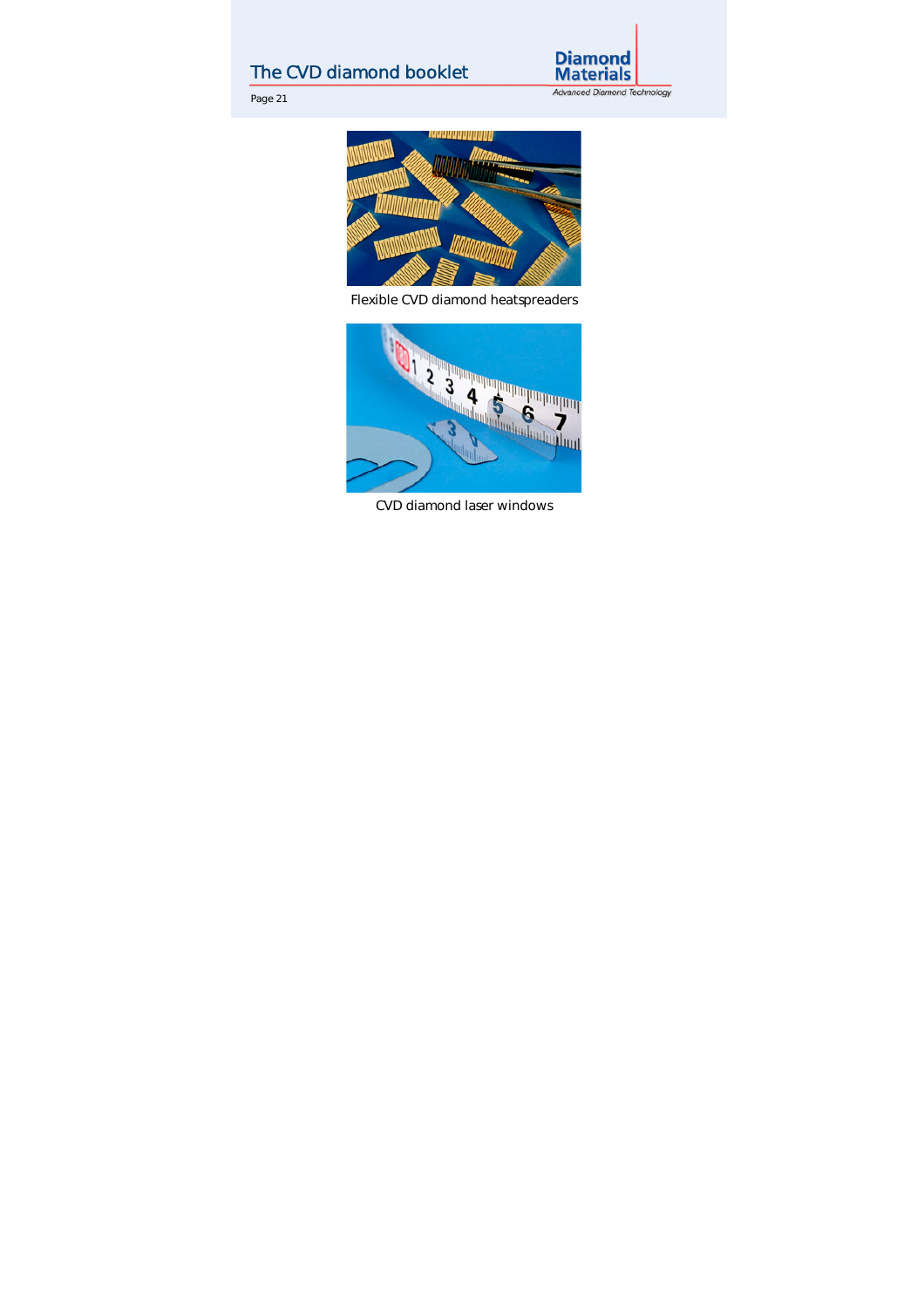

#### Advanced Diamond Technology

#### Page 22



### CVD diamond anchor wheel



#### Decorative CVD diamond dial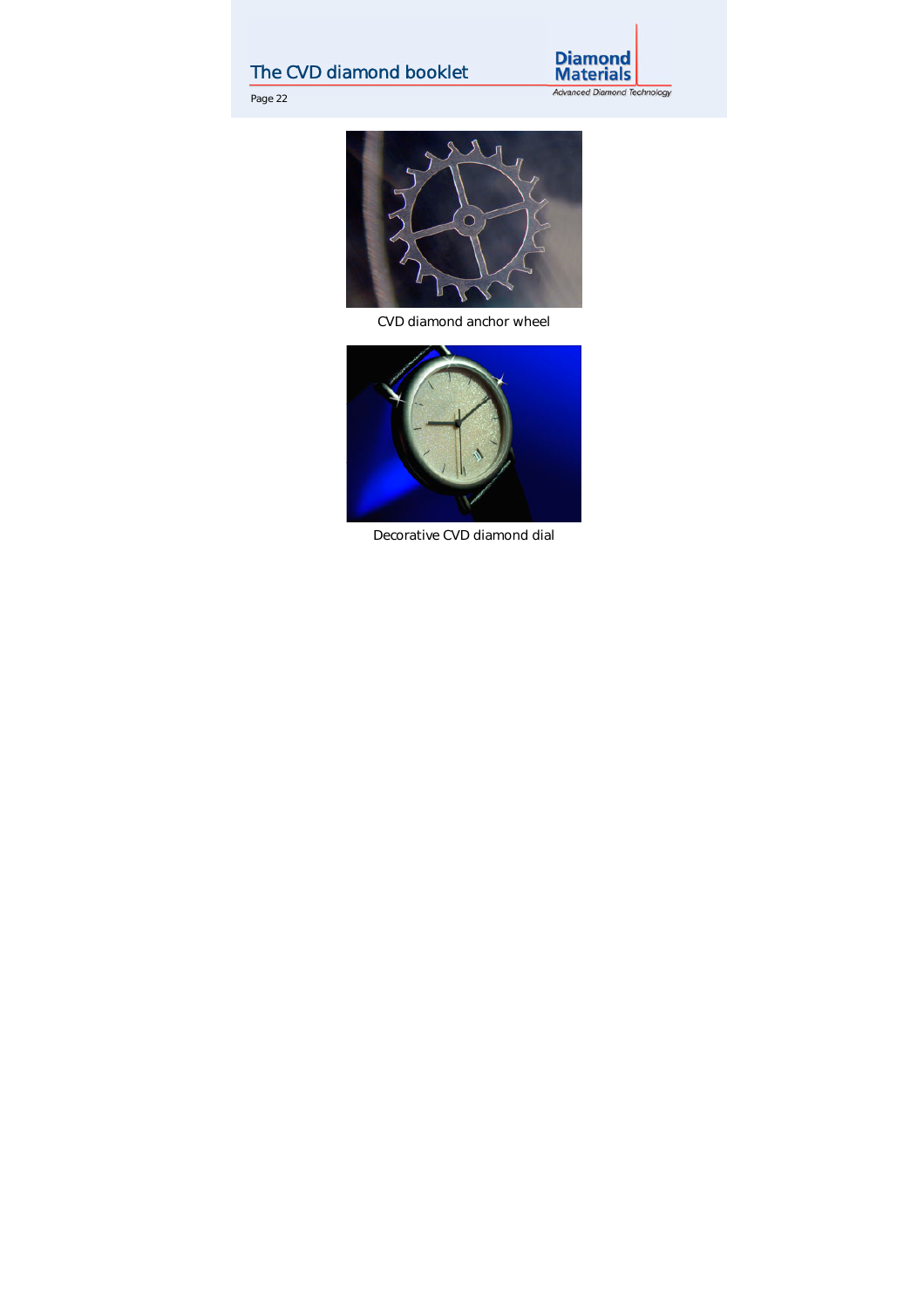

Page 23

# 6. Useful formulae

### Bowing of a circular disk under pressure<sup>5</sup>

$$
w_{ss} = \Pr^4 \frac{5 + v}{64S(1 + v)} \quad w_{cl} = \Pr^4 \frac{1}{64S} \quad S = \frac{El^3}{12(1 - v^2)}
$$

where  $w =$  central deflection ( $ss =$  simply supported,  $cl =$  clamped),  $E =$ Young's modulus,  $L =$  thickness,  $P =$  pressure,  $v =$  Poisson ratio,  $r =$  radius

### Thickness requirements<sup>6</sup>

For flat windows, the minimum thickness as determined by pressureinduced fracture is given by

$$
L = 0.554 D \sqrt{\Delta p S_{sf} / \sigma_f}
$$

where  $L =$  minimum thickness,  $\sigma_f =$  mechanical strength,  $\Delta p =$  pressure difference,  $D =$  diameter,  $S_{\text{cf}} =$  safety factor

Typically mechanical strength values are in the 2000-400 MPa range depending on thickness. As a rule of thumb the minimum thickness is 1.7 % of the free diameter (one bar pressure difference,  $S_{\text{sf}} = 4$ ).

-

<sup>&</sup>lt;sup>5</sup> Warren C. Young, "Roark's Formulas for Stress & Strain", McGraw-Hill, New York (1989)<br>6 C.A. Klein, SPIE 1624, 475 (1992)

C.A. Klein, SPIE 1624, 475 (1992)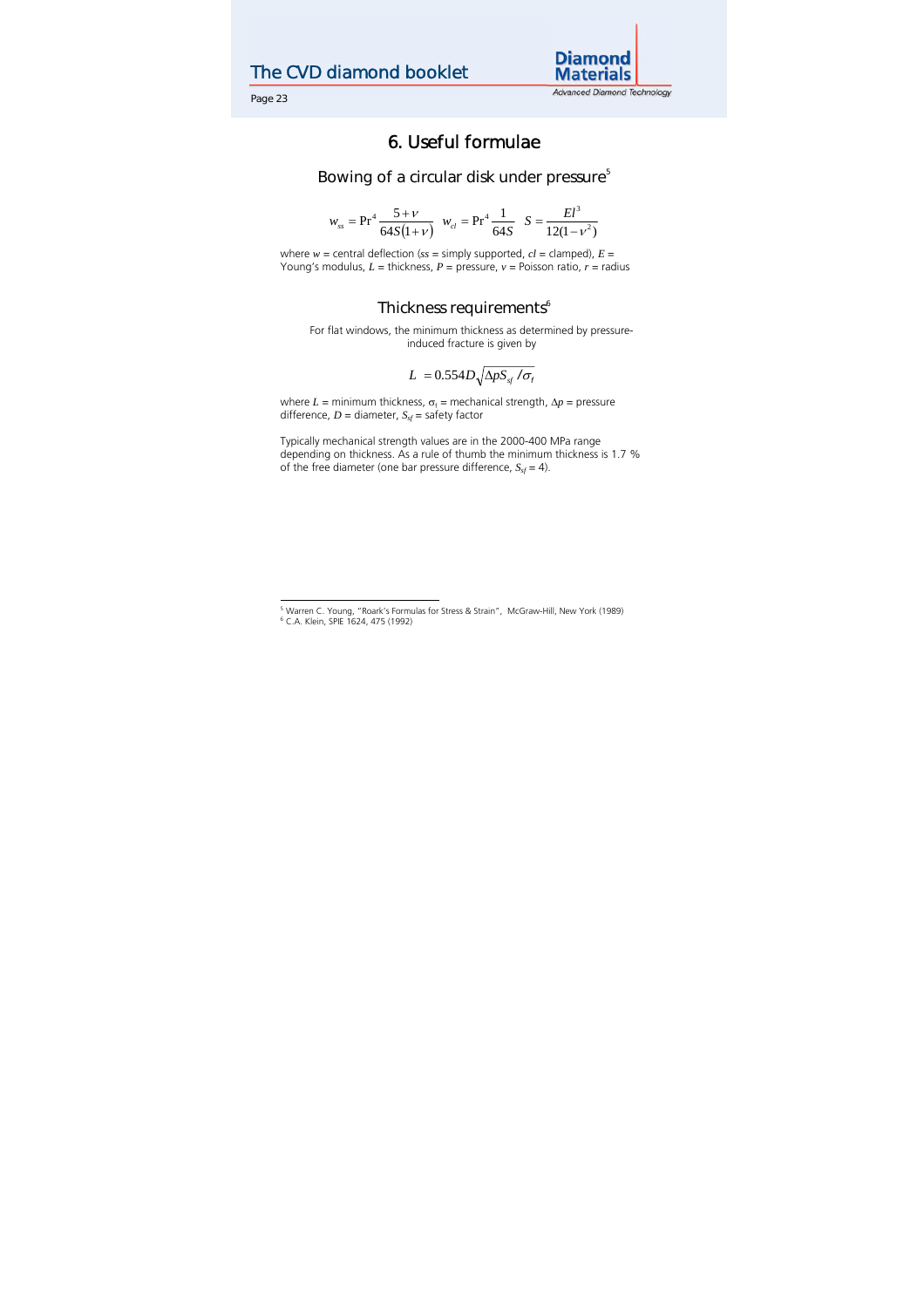

Page 24

Advanced Diamond Technology